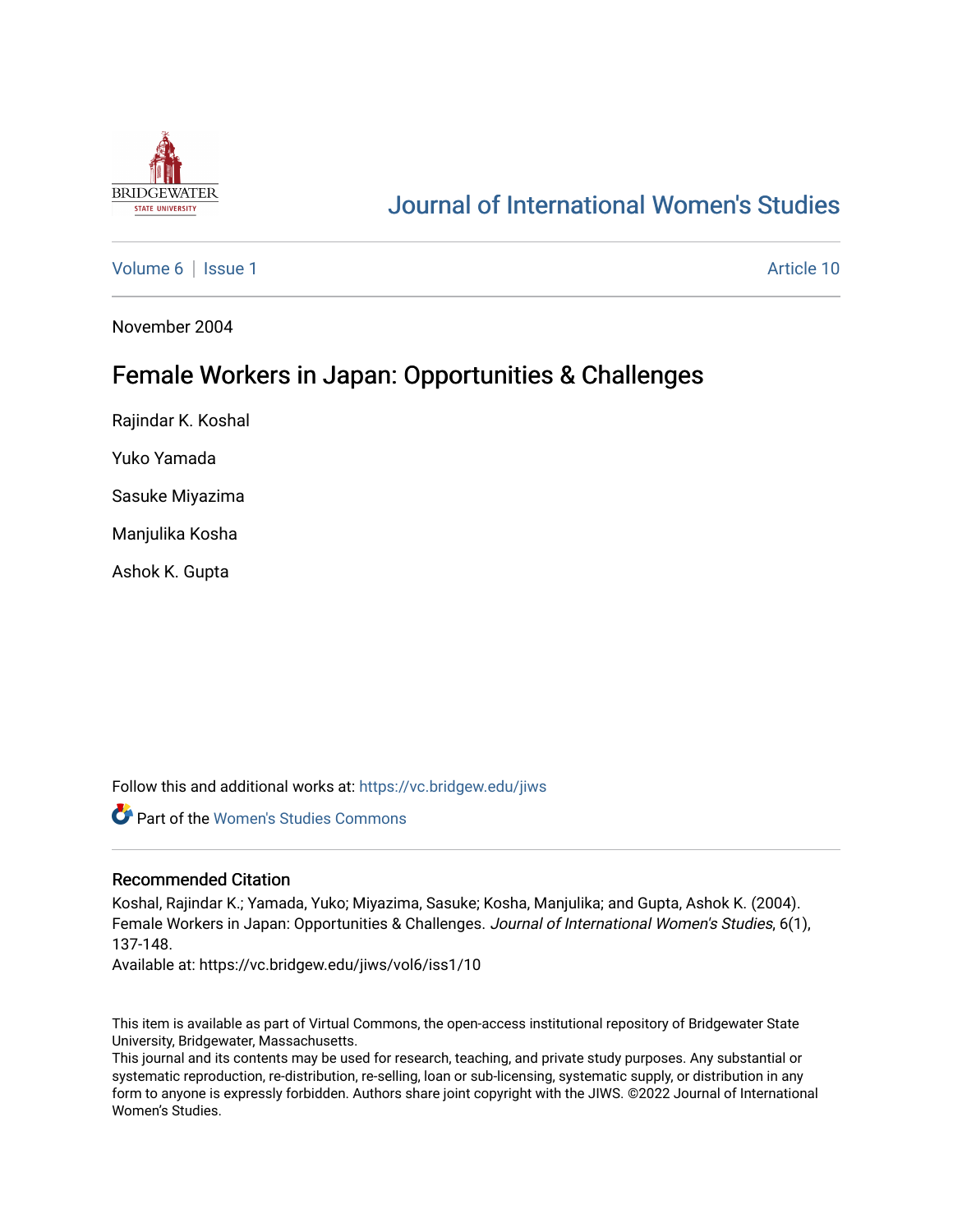# **Female Workers in Japan: Opportunities & Challenge[si](#page-12-0)**

By Rajindar K. Koshal<sup>ii</sup>, Yuko Yamada<sup>iii</sup>, Sasuke Miyazima, <sup>iv</sup> Manjulika Kosha<sup>[v](#page-12-4)</sup>, Ashok K. Gupta<sup>[vi](#page-12-5)</sup>

#### **Abstract**

This study is based on a survey of male and female workers in organizations in and around Nagoya, Japan. It provides insights into gender issues within Japanese business organizations. The study finds that the female managers in Japan assess the managerial skills of women more positively than do their male counterparts. Business organizations in Japan are male-dominated and little is done to help women fit into the business culture. This is especially true when one considers the number of females in management ranks. Female workers in Japanese businesses perceive that they make many positive contributions to the workplace, such as focusing on process rather than just results, paying attention to details, showing compassion and care in decision making, expressing willingness to "go an extra mile," being sensitive to human relations, and offering a fresh perspective to business problems. It is not popular in Japan for females to use legal means against accepting a slower rate of advancement to cope with genderbias.

*Key Words*: Japanese women workers, labor, managers.

## **Introduction: Background to the "Men first society."**

Even today in the Japanese economy, the number of female senators and representatives in government, female professors in universities, and female executives in companies is very small (Table 1). "Japan is still a developing country in terms of gender equality," said Mariko Brando, an aide to Prime Minister Junichiro Koizumi (New York Times, July 25, 2003). In 2003, *Economic Forum* ranked Japan 69 out of 75 member nations in empowering its women. Not only do few women occupy high level positions in business and government, but their wages are about 65 percent of those of their male counterparts, one of the largest gaps in the industrial world according to a New York Times' article of July 25, 2003.

|                | Women as a percentage of |                       |                          |                             |                                     |
|----------------|--------------------------|-----------------------|--------------------------|-----------------------------|-------------------------------------|
|                | All Workers              | Managerial<br>Workers | General<br>Civil Service | Managerial<br>Civil Service | National<br>Parliament/<br>Congress |
| Japan          | 41.0%                    | 8.9%                  | 20.2%                    | 1.4%                        | 7.3%                                |
| <b>USA</b>     | 46.6                     | 46.0                  | 49.3                     | 23.1                        | 14.3                                |
| Sweden         | 48.0                     | 30.5                  | 43.0                     | 51.0                        | 45.3                                |
| Germany        | 44.0                     | 26.9                  | 39.0                     | 9.5                         | 32.2                                |
| <b>Britain</b> | 44.9                     | 30.0                  | 49.1                     | 17.2                        | 17.9                                |

**Table 1: How Women Fare in Japan to Other Industrialized Countries**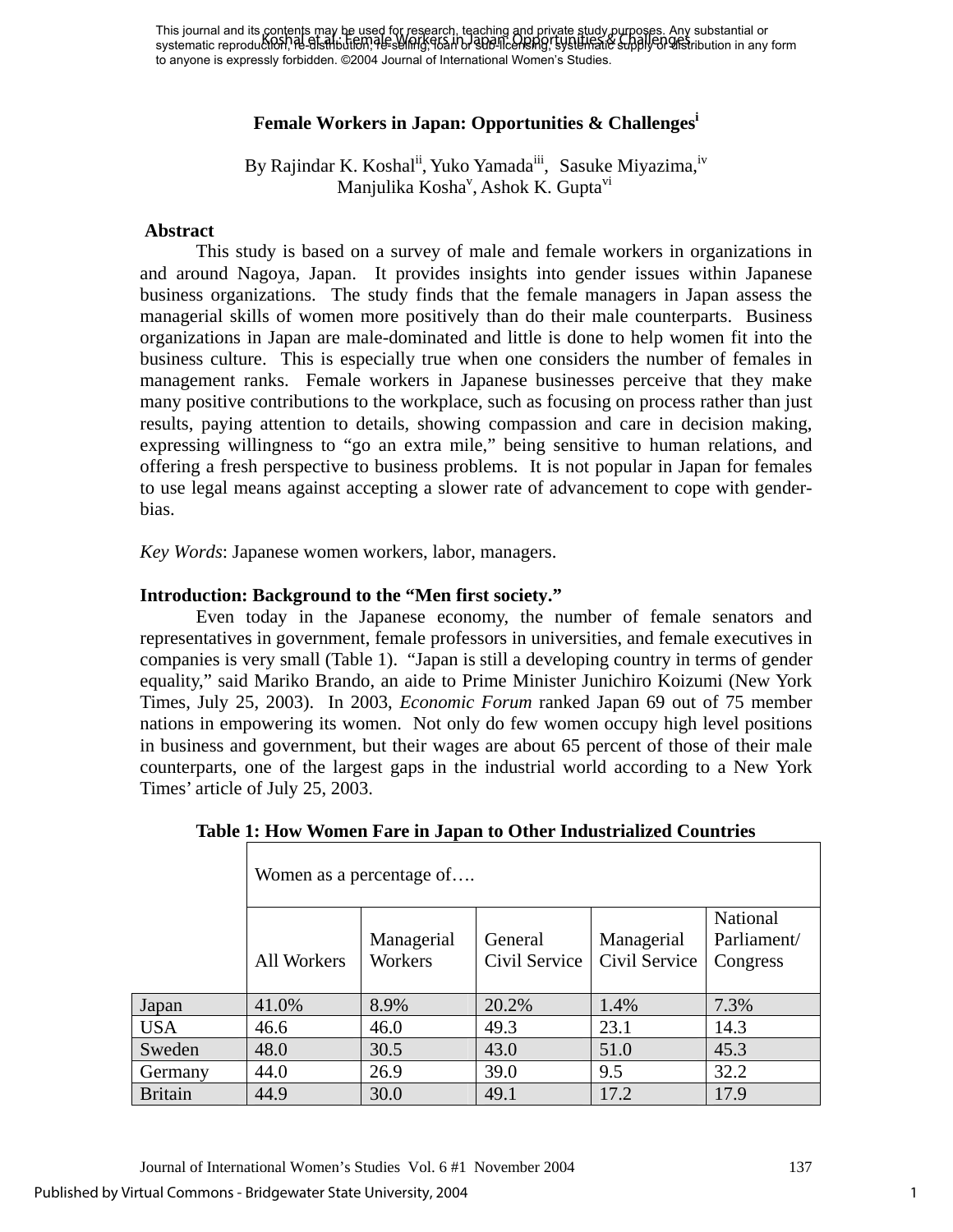*Sources:* Quoted in New York Times, July 25, 2003. Data compiled from: The Cabinet Office of Japan; International Labor Organization; Inter-Parliamentary Union

One of the reasons attributed to this under-representation of women in the work force lies in the history of Japanese society and its attitude toward women. Traditionally, women are hired for short-term clerical work and tea serving. These women are called "Office Ladies," or simply "O.L.'s." Career positions are reserved exclusively for men. Besides such biases, there is also evidence of a general disrespect for women. For example, a New York Times' article on July 25, 2003, reports that former Prime Minister Mr. Yoshiro Mori was widely quoted as saying, the main reason for Japan's failing birthrate was the over education of its women. Mr. Yasuo Fukuda, top aide of current Prime Minister Mr. Koizumi, was quoted as saying, that often women who are raped deserve it. A legislator from the governing party also stated that the men who carried out such acts were virile and "good specimens."

Historically, in the *Edo* era of 1600-1867, Ieyasu Tokugawa enacted a law of "*do not get closer, not to let them know*"; that is, do not involve females in activities and keep them ignorant (Inoue, 1994). In the *Bushi-do* (chivalry) society, men preferred to keep women away from the academic field, literature, and almost every other cultural activity. The main objective of this male-run society was to keep *them*, women, in the *"Ie"* (house). In the *Meiji* period of 1868-1915, the government carried out a policy of "National Enrichment and Security" that was based on militarism, which was then followed by capitalism and the start of a new "male-centered society."

One of the central reasons proffered as to why men preferred this style of society is the prevalence of a belief in biological essentialism, that is, the idea that natural differences between genders confer social roles. Many Japanese men believe that because women become pregnant, they are solely responsible for raising children (Chunichi Paper, 2000). Men normally have no responsibility in raising the children, except in providing financial support.

After World War II, General Head Quarter of American Forces (GHQ), brought American culture into Japanese society by initiating a "right to vote" bill for Japanese women in 1945. In the 1960s, rapid economic development brought a new awakening to Japanese women. The availability of products such as washing machines, electrical cookers, and microwaves reduced women's work at home. These developments led to women having time to work outside the home.

It was not until the 1980s that women began to attend colleges or universities and thereby acquire higher education. Today, the majority of young women are enrolled in institutions of post-secondary education; however, the inclusion of females in the workplace is still slow. After World War II, women were able to hold jobs for only few years before they got married; they were forced to marry two or three years after they graduated from high school or college. At this time, women were also expected to quit their jobs as society dictated. This norm led to the practice of a "men first society," which ingrained in Japanese society the philosophy that *men should be stronger, wiser, and more important than women.* However, during the 1980s, females realized the importance of higher education. For them, education was the route to acquiring higher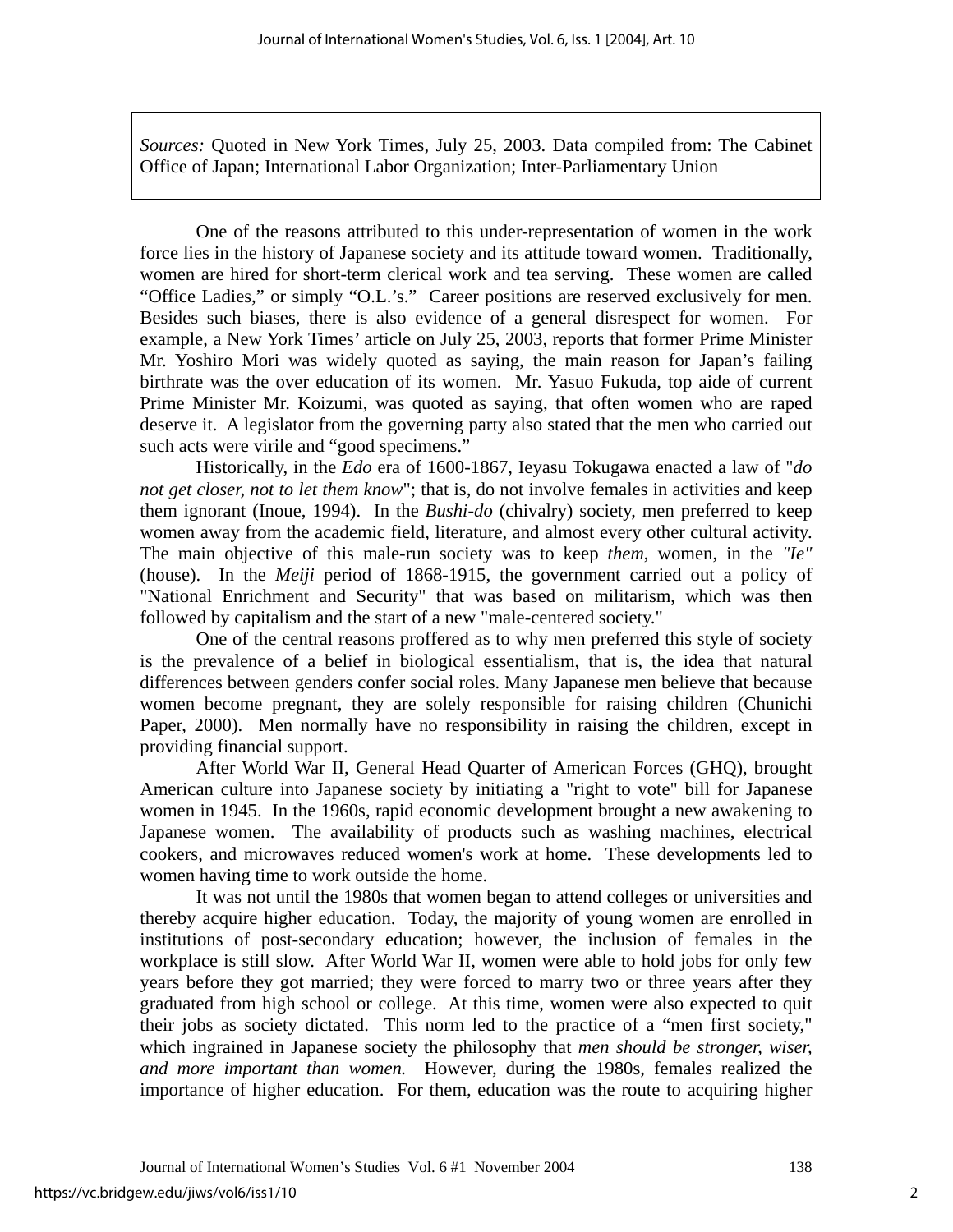social status and escaping male-domination. During the 1990s, the number of female students enrolled in colleges began to out-number male students. As a result, by 2000, the overall education profile of female workers in Japan began to steadily approach that of men. The average number of years of education for females, ages 15 and older, increased from 10.39 years in 1970 to 11.85 years in 2000 (Yamada, Koshal, Miyazima, & Koshal, 2002). For males these figures are 10.86 years and 12.37 years respectively.

In the Japanese "male-centered society," men worked their whole lives to provide for their families. Since World War II, it has been the belief of Japanese people that the employers and employees are one family. The employer was expected to protect the employees and their families. Recently, however, the younger generation seems to have an entirely different way of thinking about employer-employee relationships. They do not expect the guarantee of life-time employment from their employers. Employee loyalty toward employer is also diminishing. Male-female roles and expectations of each other are also changing. Due to such changing attitudes of the younger population the "male-centered society" tradition is slowly vanishing.

Unfortunately, professional women still face discrimination, and the "glass ceiling" phenomenon is still very much in existence in Japan (World of Work: The Magazine of the I.L.O., 1998). In fact, this phenomenon exists in most of the world. Stereotypical attitudes towards women's abilities to lead and succeed in business organizations exist as observed by several cross-cultural studies (Stead, 1985; Hunsaker & Hunsaker, 1986; Gupta, Koshal, & Koshal, 1998 a,b). Likewise, even a majority of male managers in China believe, "the managerial success of women is constrained by their lack of dedication to pursuing a career with minimal commitment to the employing organization, insufficient experience, little interest in managerial roles and the lack of proper education" (Leon & Ho, 1994). Studies also show that male managers perceive women as lacking leadership qualities or possessing inferior leadership traits. As a result many men feel uncomfortable working under female leaders (Sostella & Young, 1991; Leon & Ho, 1994; Lau & Kaun, 1998).

From a legislative perspective, however, things have significantly changed in Japan. A number of covenants have been passed to eliminate discrimination against women. Two of the most significant covenants are the International Covenant on Economic, Social and Cultural Rights (ICESCR) and the International Covenant on the Elimination of All Forms of Discrimination against Women (ICEDAW). These international covenants are increasing the awareness of gender biases in Japan and encourage Japanese society to eliminate discrimination against women.

## **Research Focus**

This study is an exploratory research of Japanese female business workers. It focuses on the perceptions and attitudes of male and female workers towards their female co-workers. The objective of this study is to investigate the extent to which stereotypical attitudes about female employees are still prevalent in modern Japan and proffers some suggestions about what women can do to advance within their companies. In this paper, the following four key questions are explored:

- 1. What type of work environment do Japanese female employees encounter?
- 2. What are the perceptions of managerial competencies of female managers in Japan?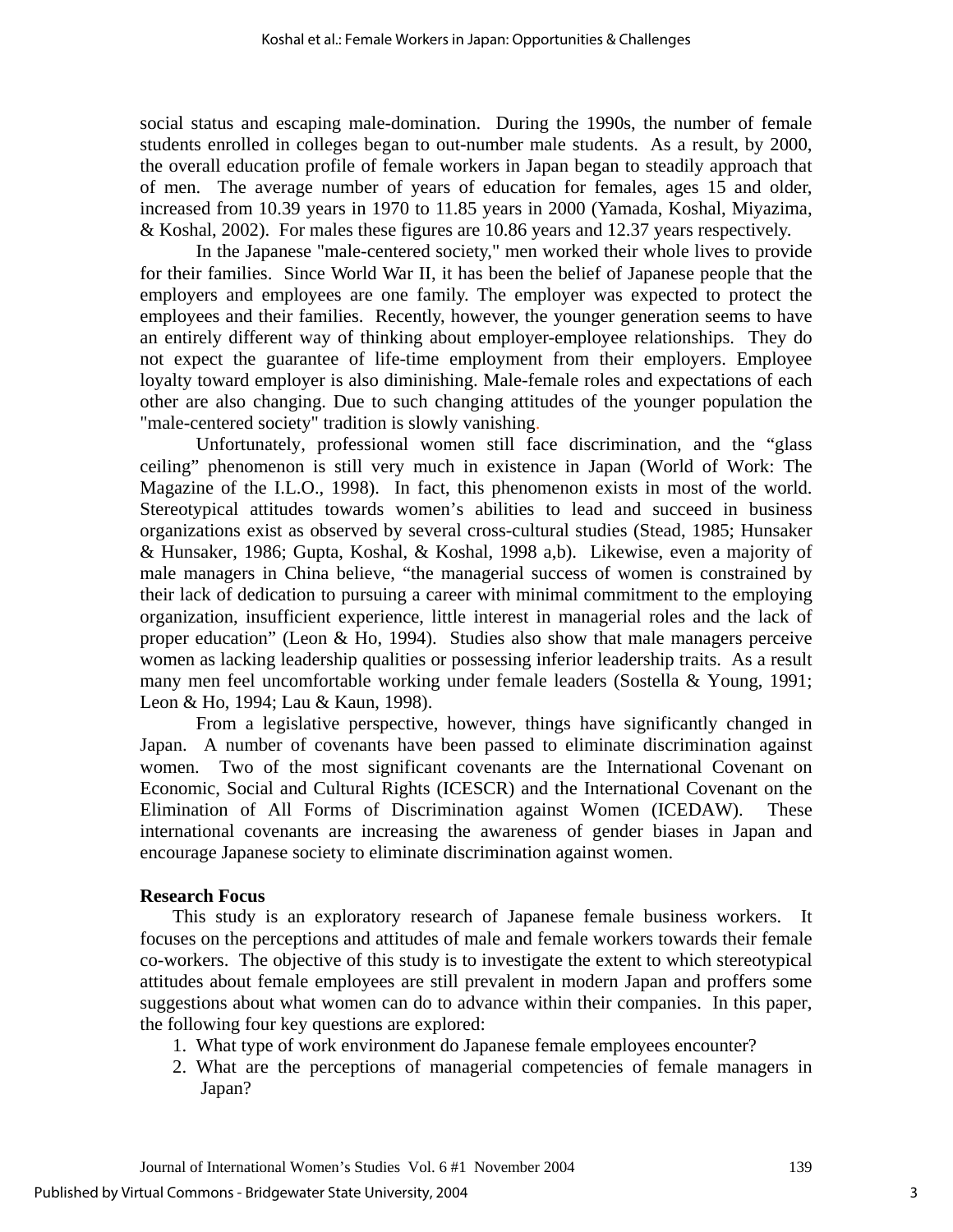- 3. How important to Japan's corporate world are women's special contributions to the work environment?
- 4. What coping strategies do female managers use to counter gender bias in Japan?

The answers to these questions will to some extent fill in gaps in the research on gender issues in an Asian context and perhaps assist business organizations in Japan to manage better their diverse human resources.

### **Research Methodology**

#### *Sample & Data Collection***:**

 Two hundred questionnaires were distributed to workers in various organizations in and around Nagoya, Japan. Nagoya is the fourth largest city in Japan and is fairly representative of the Japanese workforce. The English version questionnaires were translated into Japanese. Within each organization, the human resource department randomly selected an equal number of male and female workers to complete the questionnaires. The workers belong to organizations such as manufacturing plants, educational institutions, hotels, banks and retail businesses. The respondents were asked to complete the questionnaires and mail them directly to one of the authors of this study in pre-paid and addressed envelopes provided to them. Out of the 200 questionnaires distributed, 121 usable questionnaires were returned with a response rate of 60 percent. The sample consisted of 53 males and 68 females. A sample size of 121 is not large enough to develop broad-based findings. However, for a first time exploratory study of this type, the sample size provides a spring board for some general evaluations and assessments.

## *Respondent Profile*:

The sample consists of 56 percent female and 44 percent male workers. The age of the respondents varies between 20 and 60 years. Most of the respondents have an education level varying from high school to four years of college education. A small percentage of respondents have junior high school and graduate school education levels. The respondents are white and blue-collar workers and have assignments at different levels in their respective organizations.

#### **Results**

The analysis of data is based on 121 questionnaires received and is organized around the four research questions discussed above. The findings are as follows:

#### *1. Work Environment for Female Employees in Japanese Organizations:*

Respondents were asked four questions: (i) whether advancement in the organization is based on merit or gender, (ii) the extent to which their organizations encourage female workers to advance up the corporate ladder, (iii) whether men are assumed to be competent unless proven otherwise, and (iv)whether females are perceived to be as committed to their jobs as males. In Table 2, a significantly greater proportion of male workers (76.5 percent) than female workers (47.0 percent) agreed that no one feels disadvantaged; (difference in proportions is significant at least at the 0.01 level). A significantly smaller proportion of female workers (47 percent female versus 76.5 percent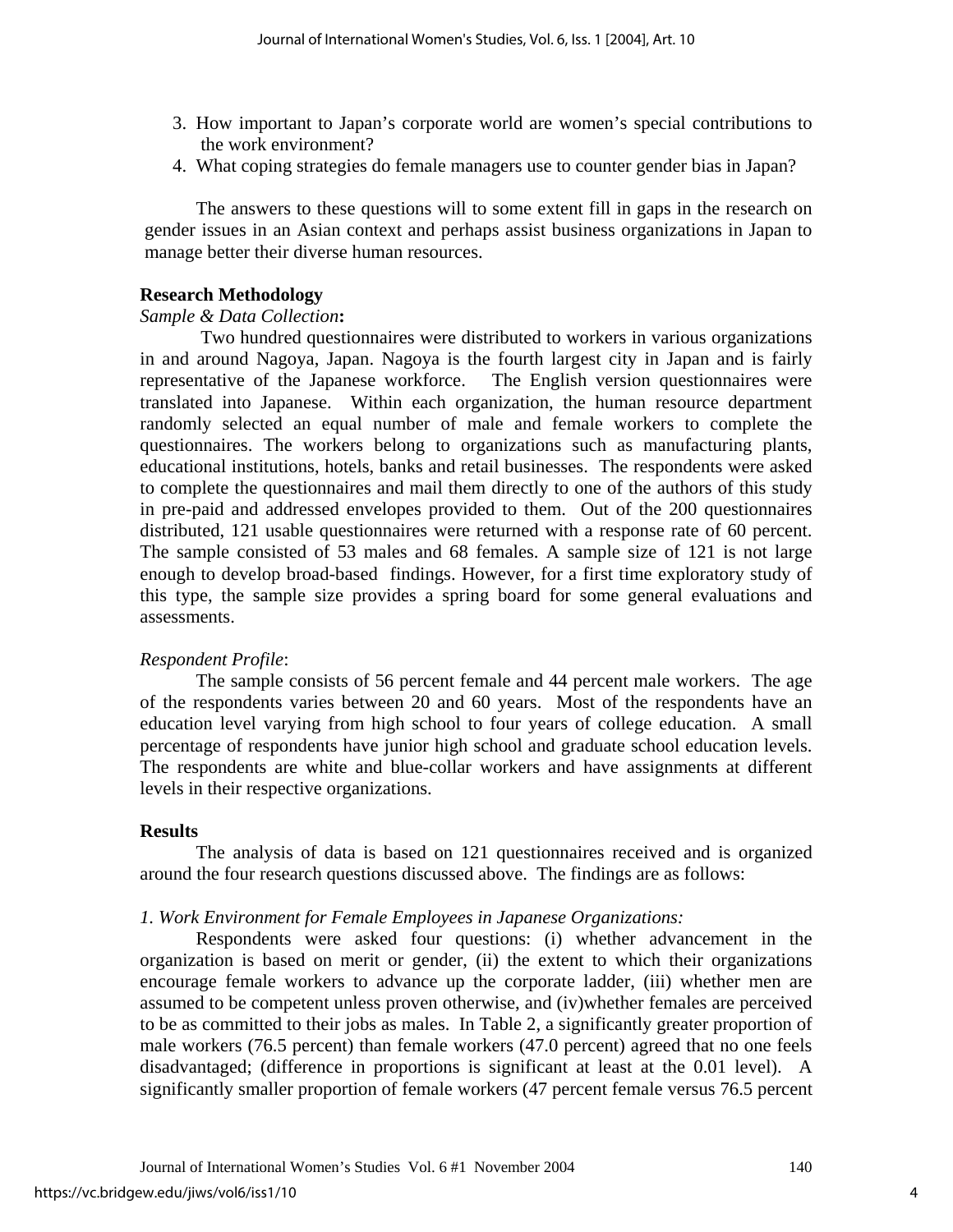male) agree that the gender of the worker is a major factor in organizational advancement decisions and not the competence of the worker. Similarly, when asked if this organization encourages females to assume leadership roles, 32.8 percent of female versus 78.4 percent of male managers agreed. The differences in the proportions were again statistically significant (significant at least at the 0.01 level). It appears that an almost equal proportion of the female and male respondents (75.8 percent and 76.5 percent) in our survey perceive that men are assumed to be competent until they prove their incompetence in their organizations. However, a smaller proportion of female respondents (65.7 percent) as compared to male respondents (78.8 percent) agreed that women are as committed to their jobs as men in their organizations (difference in proportions is not statistically significant.)

By examining the data in Table 2, one can conclude that the percentage of male workers who agreed to the four questions was larger than the percentages of female workers. The differences in proportions were, however, significant on two questions. The findings suggest that women feel disadvantaged in corporations and believe that organizations do not encourage them enough to assume leadership roles and that a person's gender rather than competence is considered important in decisions related to who gets to climb the corporate ladder. Men are generally assumed to be competent both by men and women. Interestingly, women do not consider themselves as committed to their jobs as men think of women.

|                                                        | Percentage          | that<br>agree |                  |
|--------------------------------------------------------|---------------------|---------------|------------------|
|                                                        | with each statement |               |                  |
|                                                        | Male                | Female        | <b>DIFFERENC</b> |
|                                                        |                     |               | E                |
|                                                        |                     |               | (Male-           |
|                                                        |                     |               | Female)          |
| 1. The culture of the organization is such that no one | 76.5                | 47.0          | 29.4***          |
| feels disadvantaged; competence, not gender is an      |                     |               |                  |
| issue.                                                 |                     |               |                  |
| 2. Organizations encourage females to<br>assume        | 78.4                | 32.8          | $45.6***$        |
| leadership roles.                                      |                     |               |                  |
| 3. In organizations, men are assumed to be competent   | 76.5                | 75.8          | 0.7              |
| until they prove their incompetence.                   |                     |               |                  |
| 4. In organizations, females are considered<br>as      | 78.8                | 65.7          | 13.1             |
| committed to their jobs as men.                        |                     |               |                  |

**Table 2: Work Environment for Female in Japanese Organization** 

NOTE: \*\*\* represents statistically significant at least at the 1percent level.

- *2. Leadership Styles, Managerial Competencies and Social Expectations:*  Some of the issues explored in this section include:
	- (i) Do females differ in the way they think or approach problems?
	- (ii) Do women exhibit/prefer different styles of management than men?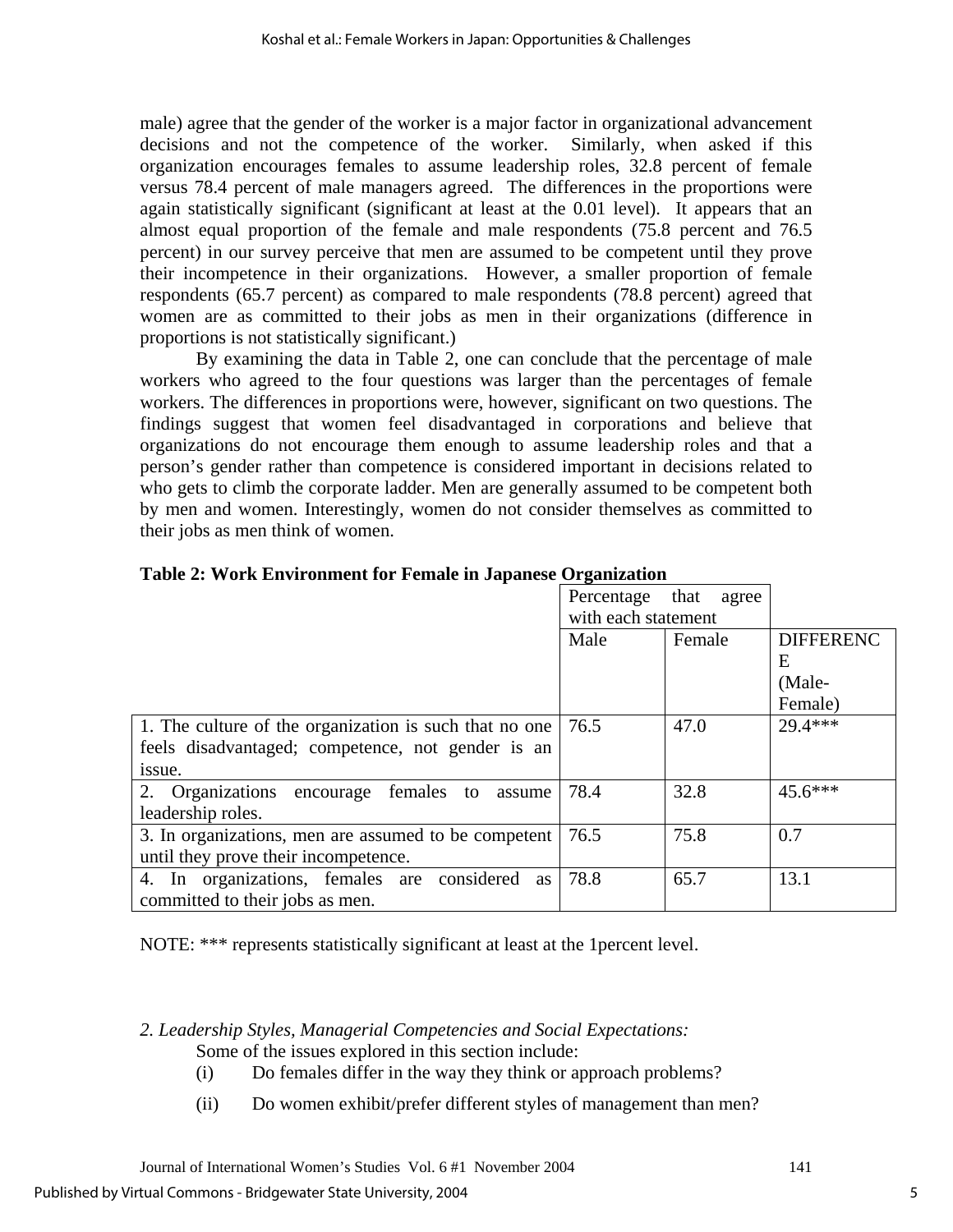- (iii) Are women and men given an equal opportunity to acquire business education or management training?
- (iv) Do women or men take more responsibility for the household work including the raising of children?

In Table 3 there is little variation observed in the perceptions of male and female respondents with respect to (a) females more often support innovative programs or radical changes than males (90.2 percent males and 87.0 percent females agree), (b) whether women who stay at home full-time to look after their children are better mothers (88.2 percent males and 83.3 percent females agree), and (c) raising children is mainly a woman's responsibility (90.2 percent males and 87.9 percent females agree). However, a significantly greater proportion of women as compared to men agreed that house work is still a "women's work." Even today in Japan, child rearing and household management are regarded as the most appropriate tasks for women. We found that, 71.2 percent of male and 90.6 percent of female workers agree that housework is mainly women's work (difference in proportions is statistically significant at least at the 0.01 level).

When asked whether females and males differ in the way they think or approach a problem, 61.1 percent of male and 76.6 percent of female workers believed that their thinking is different (difference is statistically significant at least at the 0.01 level). While only about 51.0 percent of male respondents and 76.9 percent of female respondents agreed that women exhibit/prefer the interactive leadership style (difference is statistically significant at least at the 0.01 level), 84.3 percent of male and 69.6 percent of female managers admitted that men, on the average, exhibit/prefer the command-andcontrol leadership style (difference in proportions is significant at least at the 0.10 level). In contrast, only 31.4 percent of females and more than 79.0 percent of males agreed that females are less capable of learning business management skills than men (difference is statistically significant at least at the 0.01 level). These findings point out some interesting issues concerning males' perception that women are less capable of learning new skills than men.

One reason for this perception is that, generally, business managers believe that the command-and-control leadership style is the best indicator of managerial success. Because women adopt an interactive style of leadership, the male perception is that women are not as capable or effective business leaders.

# **Table 3: Leadership Styles, Managerial Competencies and Social Expectations**

|                                                         | Percentage who agree with<br>each statement |        |                   |
|---------------------------------------------------------|---------------------------------------------|--------|-------------------|
|                                                         | Male                                        | Female | <b>DIFFERENCE</b> |
|                                                         |                                             |        | (Male-Female)     |
| 1. Females are more likely than males to support   90.2 |                                             | 87.0   | 3.2               |
| innovative programs or radical change.                  |                                             |        |                   |
| 2. On the average, a woman who stays at home all   88.2 |                                             | 83.3   | 4.9               |
| the time with her children is a better mother than a    |                                             |        |                   |
| woman who works outside the home at least half          |                                             |        |                   |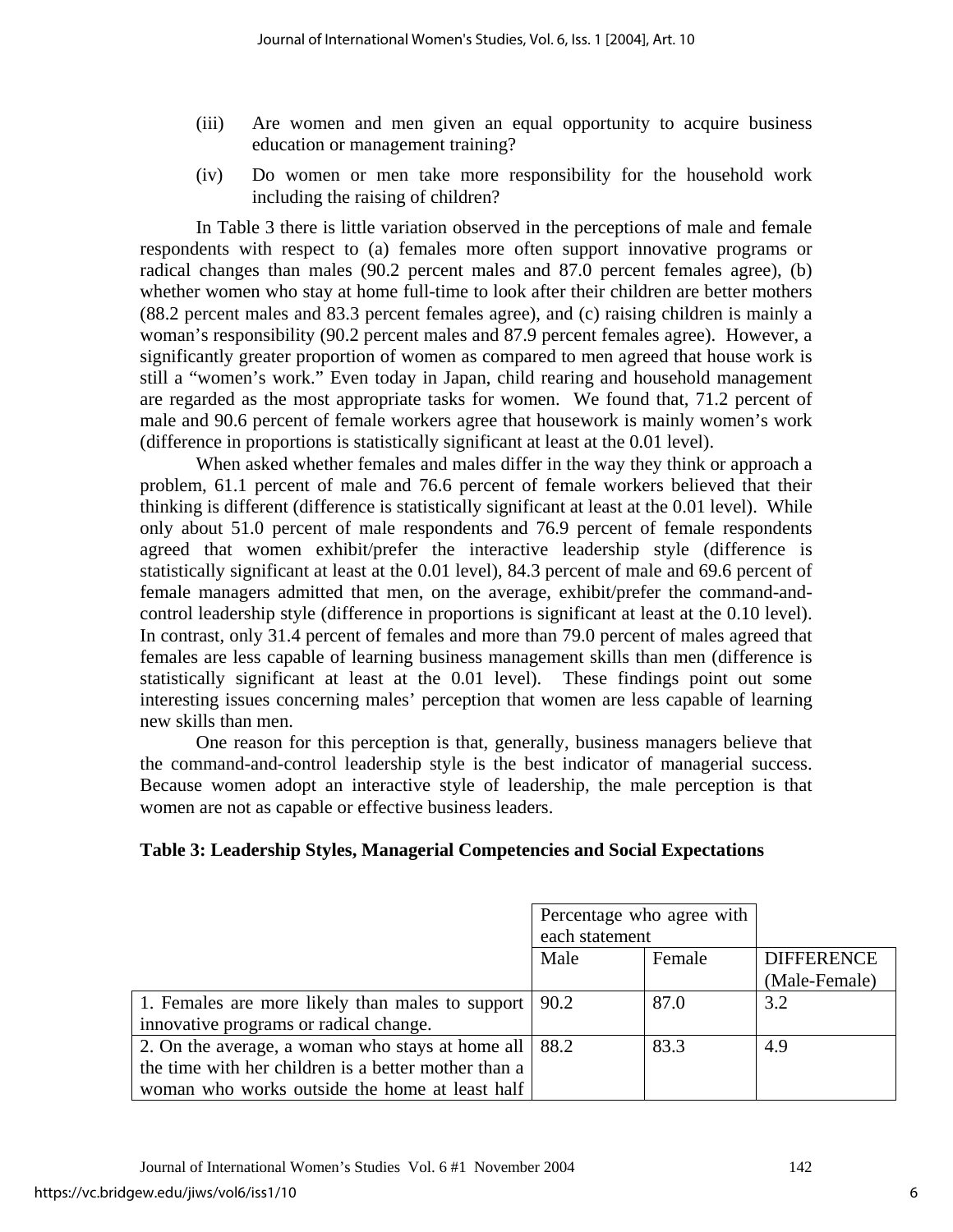| time.                                               |      |      |            |
|-----------------------------------------------------|------|------|------------|
| children is mainly<br>3.<br>women's<br>Raising      | 90.2 | 87.9 | 2.3        |
| responsibility.                                     |      |      |            |
| 4. House work (shopping, cooking, washing           | 71.2 | 90.6 | $-19.4***$ |
| dishes, washing clothes, cleaning) is mainly        |      |      |            |
| women's work.                                       |      |      |            |
| 5. Females and males differ in the ways they think  | 61.1 | 76.6 | $-15.5*$   |
| or approach a problem.                              |      |      |            |
| 6. Females, on the average, exhibit/prefer the      | 51.0 | 76.9 | $-25.0***$ |
| interactive leadership style.                       |      |      |            |
| 7. Men, on the average, exhibit/prefer the          | 84.3 | 69.6 | $14.7*$    |
| command-and-control leadership style.               |      |      |            |
| 8. Males and females are given equal opportunity    | 81.6 | 30.2 | $51.4***$  |
| for participation in business education<br>$\alpha$ |      |      |            |
| management training programs.                       |      |      |            |
| 9. Females are less capable of learning business    | 79.6 | 31.4 | 48.2***    |
| management skills than are males.                   |      |      |            |

*Notes:* \*\*\* represents statistically significant at least at the 1 percent level.

\* represents statistically significant at least at the 10 percent level

Unfortunately, both male and female workers are unaware that the interactive style of management is regarded as the best style of leadership for successful global operations (Gupta, Koshal, & Koshal, 1998 a, b). The literature review confirms this fact (Alder, Izraeli, 1994). Interestingly, these findings were also found in studies of managers in India and Malaysia (Gupta, Koshal & Koshal, 1998 a, b).

Another important perception is that women are not given equal training or equal opportunities to be leaders. The results of this study as well as earlier studies, confirm that only 30 percent of female managers and more than 81 percent of male workers agree that men and women are given equal opportunity to participate in business education (difference is significant at least at the 0.01 level).

# *3. Special Contributions of Women to the Work Environment*

What special talents, traits, and perspectives do female managers bring to the work environment? In general, the data in Table 4 reveals that female workers think they make many positive contributions to the workplace, such as focusing on process rather than just results, paying attention to details, showing compassion and care in decision making, expressing willingness to "go an extra mile," being sensitive to human relations, and offering a fresh perspective to business problems.

# **Table 4: Special Contributions of Women to the Work Environment**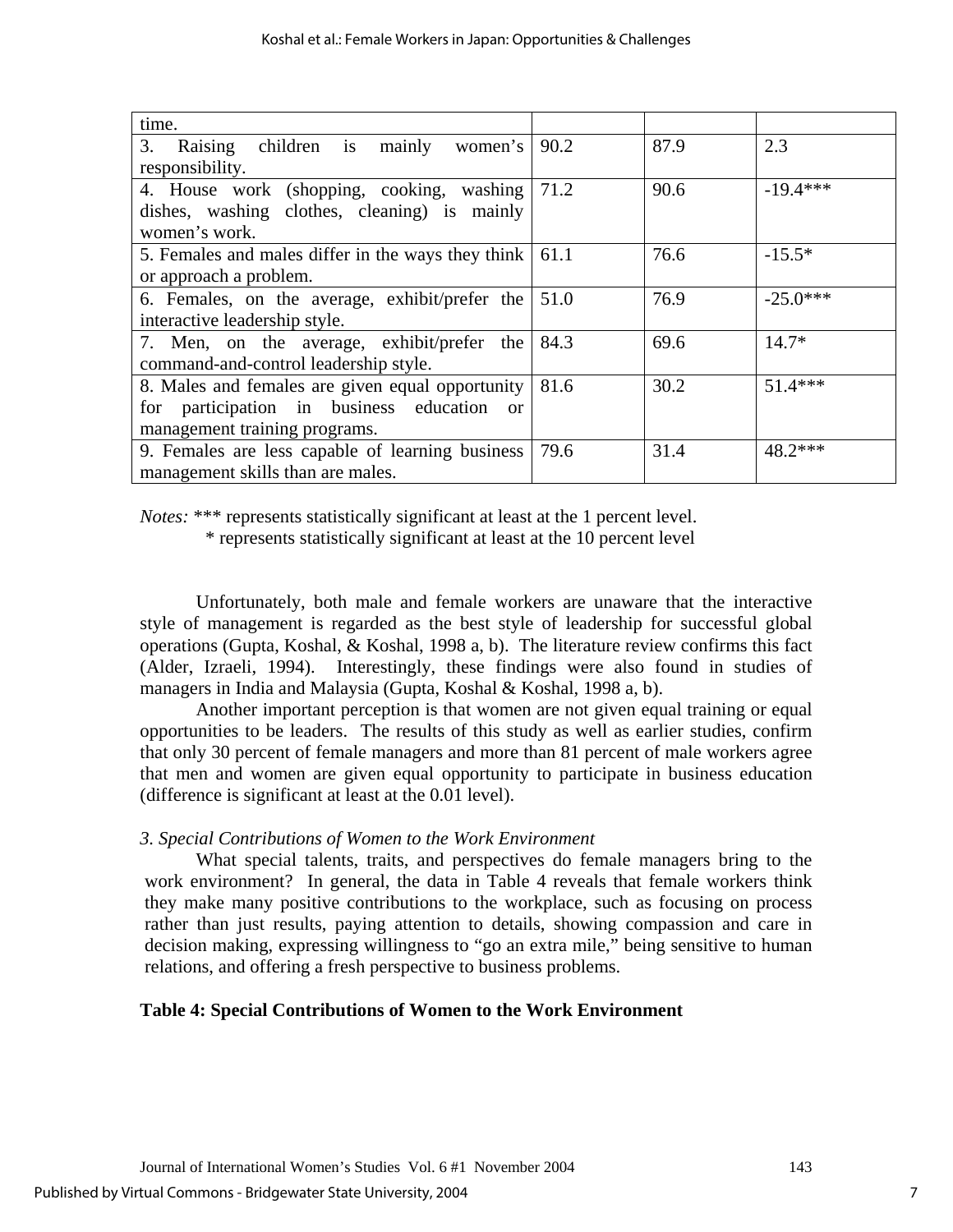|                                            |       | Percentage who agree |                   |
|--------------------------------------------|-------|----------------------|-------------------|
|                                            | with  |                      |                   |
|                                            | each  | contribution<br>-of  |                   |
|                                            | women |                      |                   |
|                                            | Male  | Female               | <b>DIFFERENCE</b> |
|                                            |       |                      | (Male-Female)     |
| 1. Women bring compassion/care in decision | 51.0  | 73.0                 | $-22.0***$        |
| making                                     |       |                      |                   |
| 2. Women bring a different perspective to  | 56.9  | 74.2                 | $-17.3*$          |
| business problems                          |       |                      |                   |
| 3. Women are willing to go an extra mile   | 35.4  | 57.4                 | $-22.0**$         |
| 4. Women bring sensitivity to<br>human     | 32.0  | 61.3                 | $-29.3***$        |
| relations in decision making               |       |                      |                   |
| 5. Women pay greater attention to details  | 33.3  | 34.9                 | $-1.6$            |
| 6. Women focus on the decision making      | 66.7  | 62.3                 | 4.4               |
| process and not just the outcome           |       |                      |                   |

*Notes: \*\*\* represents statistically significant at least at the 1 percent level. \*\* represents statistically significant at least at the 5 percent level. \* represents statistically significant at least at the 10 percent level.* 

The results presented above indicate that male workers, in general, do not perceive the special contributions women workers make at the work place to the same extent as women do. In a separate analysis not reported here, we found that the male workers do not perceive these contributions very important. As a result, male managers are not appreciative or enthusiastic over the special traits women bring to workplace, as given in Table 4. Statistically significant differences in opinions between males and females were observed in four areas: (i) compassion/care in decision making, 73 percent of females agreed that they bring compassion and care in decision making while only 51 percent males saw this behavior in female managers (difference in proportions is significant at least at the 0.01 level); (ii) different perspective to business problems, 74.2 percent of females versus 56.9 percent of males agreed that female workers bring quite different perspective to business problems (difference in proportions is significant at least at 0.10 level), (iii) 57.4 percent of females versus 35.4 percent of males agreed that women are willing to "go an extra mile" and that they put forth additional efforts for the success of the organization (difference in proportions is significant at least at 0.05 level), and (iv) 61.3 percent of females versus 32.0 percent of males agreed that women are more sensitive to human relations in the workplace (difference in proportions is significant at least at 0.01 level). Almost an equal proportion of females and males agreed that females pay greater attention to details and focus on process rather than just results.

# *4. Strategies used by Female Workers in Coping with Gender Bias*

The study found that (Table 5) 95.5 percent of female versus 76.6 percent of male respondents agreed that gender bias exists in their organizations, but that it does not affect them personally (difference in proportions is significant at least at 0.01 level). Working harder than men to advance at the same rate as men, was the strategy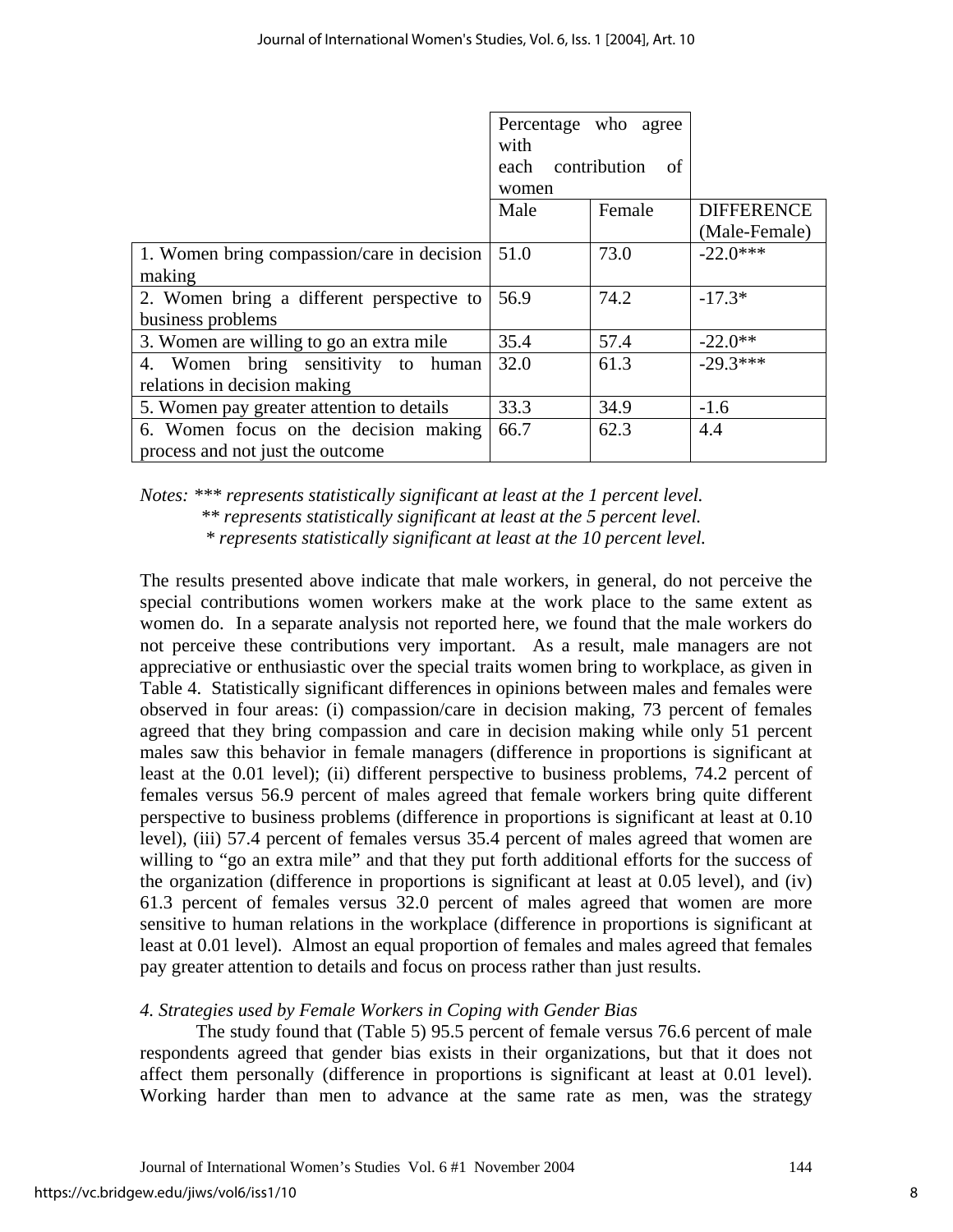recommended by 57.5 percent of female managers and 68.6 percent of male managers (difference in proportions is not statistically significant). Another approach that female managers use is to quit their jobs and find other employers who are more considerate of gender issues (65.6 percent of females versus 86.0 percent of males, difference in proportions is significant at least at 0.01 level). Almost an equal proportion of female and male workers (68.2 percent of females and 66.7 percent of males) believed in waiting and hoping that their day will come for equality in the work place (difference in proportions not statistically significant). About 49.0 percent of male and 57.6 percent of female workers agreed with remaining silent or that there was no point in "rocking the boat." The approach of challenging gender bias individually was recommended equally by both genders (67.3 percent of male and 64.1 percent of female workers, difference in proportions is not statistically significant).

However, challenging gender bias collectively was recommended by 72.0 percent of male and 39.4 percent female workers (difference in proportions is statistically significant at least at the 0.01 level). Also, taking a legal action against an employer that discriminates on the basis of gender was considered appropriate by more male workers than female (46.9 percent of females and 68.9 percent of males, difference in proportions is statistically significant at least at the 0.05 level). Accepting a slower rate of advancement as a way to deal with gender bias in the corporation was agreeable to only 57.6 percent of females, while 86.0 percent of male workers thought this was appropriate (difference in proportions is statistically significant at least at the 0.01 level).

|                                             | Percentage of respondents<br>agreeing |        |                   |
|---------------------------------------------|---------------------------------------|--------|-------------------|
|                                             | Male                                  | Female | <b>DIFFERENCE</b> |
|                                             |                                       |        | (Male-female)     |
| 1. Gender-bias exists in my organization    | 76.6                                  | 95.5   | $-18.9***$        |
| but I don't believe it affects me.          |                                       |        |                   |
| 2. Females wait and hope their day will     | 66.7                                  | 68.2   | $-1.5$            |
| come.                                       |                                       |        |                   |
| another<br>simply<br>3. Females<br>move to  | 86.0                                  | 65.6   | 20.4***           |
| organization.                               |                                       |        |                   |
| 4. Females challenge at individual level,   | 67.3                                  | 64.1   | 3.2               |
| question policies and practices.            |                                       |        |                   |
| 5. Females just remain silent to get along. | 49.0                                  | 57.6   | $-8.6$            |
| There is no point rocking the boat.         |                                       |        |                   |
| 6. Females start accepting slower rate of   | 86.0                                  | 57.6   | 28.4 ***          |
| advancement.                                |                                       |        |                   |
| 7. Females have to work harder than men     | 68.6                                  | 57.5   | 11.1              |
| to be advanced at the same rate.            |                                       |        |                   |
| 8. Females take legal action against the    | 68.6                                  | 46.9   | $21.7**$          |
| organization that discriminates.            |                                       |        |                   |
| 9. Females challenge collectively<br>at     | 72.0                                  | 39.4   | $32.6***$         |

# **Table 5: Strategies used by Female Workers in Coping with Gender Bias**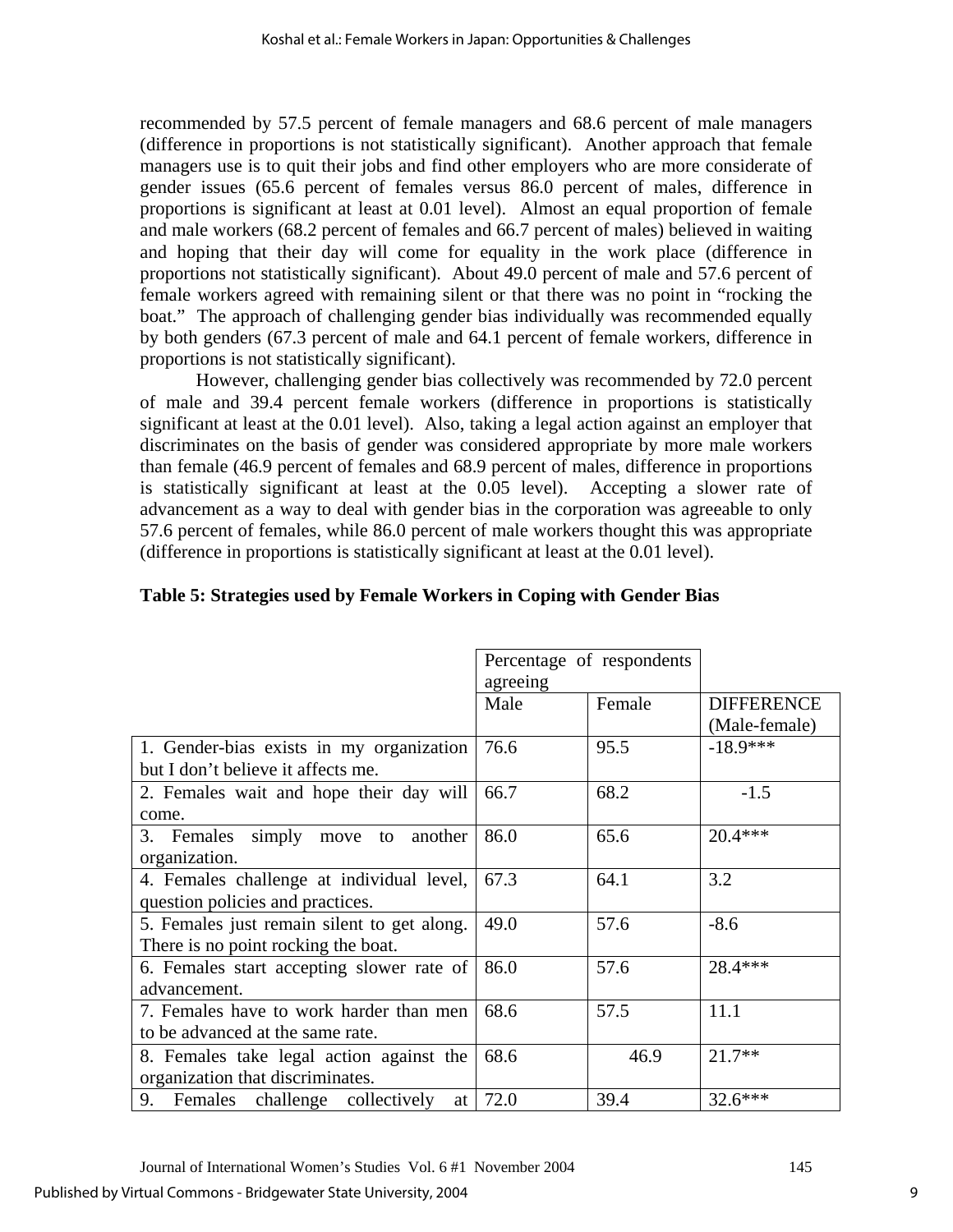| the contract of the contract of the contract of the contract of the contract of the contract of the contract of<br>$\mathbf{v}$<br>vı.<br>$\ddot{\phantom{0}}$ |  |  |
|----------------------------------------------------------------------------------------------------------------------------------------------------------------|--|--|
|                                                                                                                                                                |  |  |

*Notes*: \*\*\* represents statistically significant at least at the 1 percent level.

- \*\* represents statistically significant at least at the 5 percent level.
	- \* represents statistically significant at least at the 10 percent level.

The research findings suggest that men consider it quite appropriate for women to accept a slower rate of advancement in rank, change their job, or work harder than men in order to cope with corporate discrimination. These approaches breed further discrimination. However, a large proportion (95.5 percent) of female workers believe, that the gender bias does exist; however, they believe they are not affected by this bias. Further research is needed to explore why females workers feel that they are not personally affected by it.

### **Summary and Conclusions**

This study provides insights into gender issues faced within Japanese business organizations. Conclusions based on the results of the study can be summarized as follows:

- Female managers in Japan assess the managerial skills of women more positively than do their male counterparts.
- Female managers perceive that business organizations in Japan are male-dominated and little is done for their advancement or to help them fit into the business culture.
- Female workers in Japanese businesses perceive that they make many positive contributions to the workplace, showing compassion and care in decision making, expressing willingness to go an extra mile, being sensitive to human relations, and offering a fresh perspective to business problems. However, men to a significantly lesser extent recognize these contributions.
- Females' using legal means against accepting a slower rate of advancement to cope with gender-bias is not popular in Japan. Switching jobs, waiting and hoping that the situation will improve, accepting the situation as it is, and working harder than men are more acceptable approaches in dealing with the problem. A greater percentage of males than female workers believe in these approaches.

#### **Recommendations**

Though women are accepted in business organizations in Japan, barriers exist for their advancement to upper management positions. To reduce these barriers, significant changes in the attitudes of male and female managers along with organizational and cultural changes are needed. Instead of waiting for others to change, based on the findings of this study, a few recommendations can be made to women who wish to advance into upper management positions. Some steps that women can take to better their chances of career success include:

• Women should urge that men and the workforce in general be informed about studies that demonstrate the value of women's managerial styles.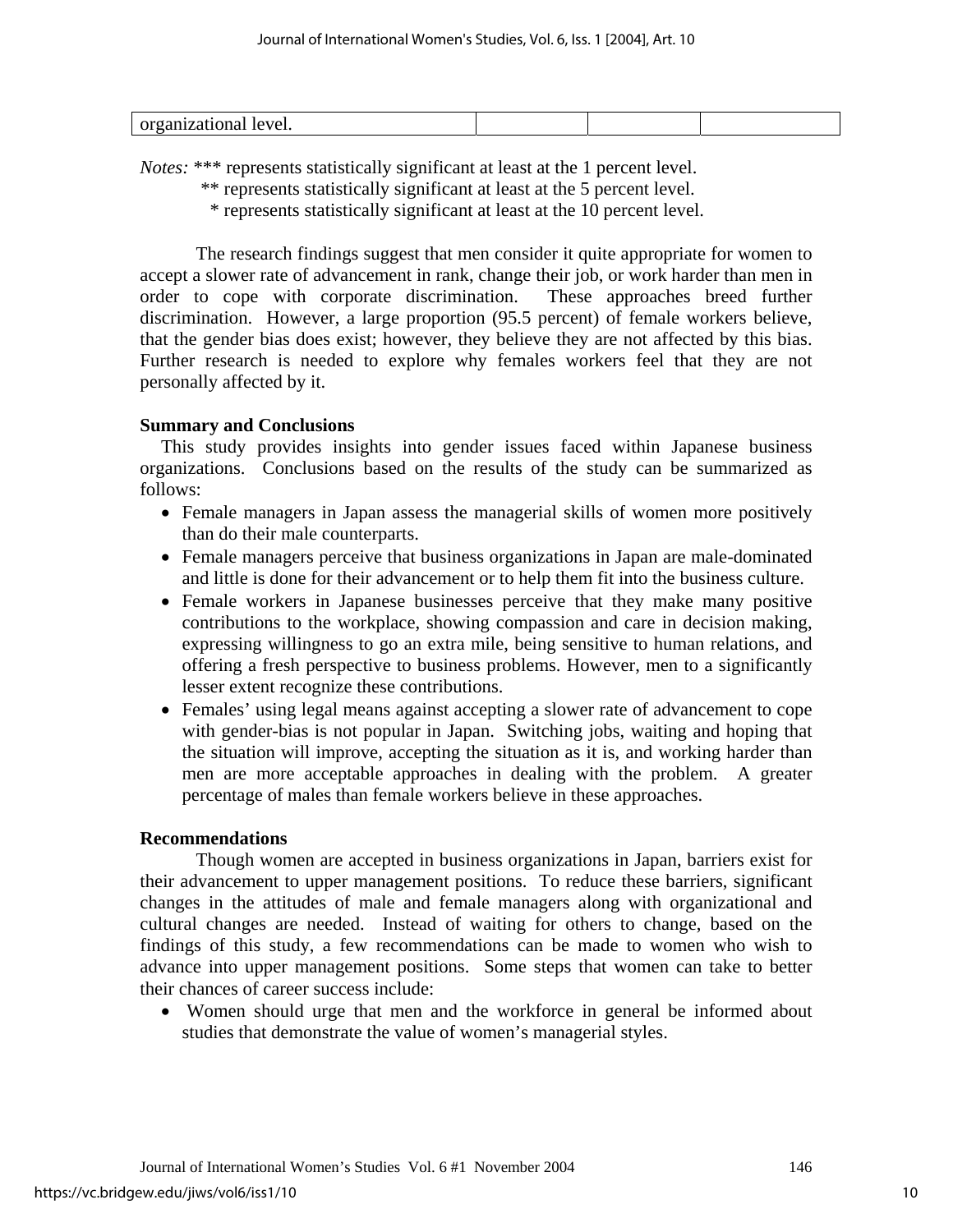- Women should participate in organizational politics, aligning themselves with the individuals believed to be the next leaders in the firm. They should be prepared to challenge an inhospitable corporate culture.
- Men should be asked to attend workshops and training sessions that discuss how diversity in workforce is conducive to greater creativity, better decisions, and ultimately greater profitability. A recent study of Fortune 500 companies shows that companies with the highest representation of senior women had a 35% higher return on equity and 34% higher return to shareholders than companies with the fewest women near the top [Fortune 2004].
- Top management in organizations need to understand special traits women bring to workplace along with their special needs as employees—needs which should ultimately be regarded as societies needs (e.g. maternity and paternity leave).
- Business organizations can assist females in their advancement by playing a proactive role in creating a more female-friendly culture that includes visible senior management commitment to gender issues, aggressive recruitment of women at all levels of management positions, greater exposure to women of the upper management activities, mentoring, work-site childcare facilities, monitoring their job satisfaction, broadening their experience via job rotation, and professional development via training.

This study indicates that both men and women have a lot to contribute to the effective management styles of the future corporate world. The study also shows that both men and women have different traits and behavior patterns and that these traits are helpful in creating an excellent work environment. However, men think their leadership style is "command and control" while women think their style is "interactive." Clearly this is linked to the socialization of men and women. No one style is the "ideal style" of management. There are situations when one style works better than others and both men and women are capable of both styles. A combination of the two styles so that business leaders are both efficient and effective requires teamwork of men and women.

## **References**

Adler, N.A., and Izraeli, D.N., (1994). *Women Managers in a Global Economy.* Blackwell Publishers; Cambridge, MA.

Chunichi Paper Oct. 12, 2000.

*Fortune*, "More Women, More Profits," February 9, 2004, p. 22.

- Gupta, A.K., Koshal, M., and Koshal, R.K., (1998). "Women in Management A Malaysian Perspective," *Women in Management Review.* 13:1:11-18.
- Gupta, A.K., Koshal, M., and Koshal, R.K., (1998). "Women Managers in India," *Equal Opportunities International*. 17:8:14-25.

Hunsaker, J. and Hunsaker, P., (1986). *Strategies and Skills for Managerial Women*. SouthWestern Publishing; Cincinnati, OH.

Inoue, T., (1992), "Introduction to the Women's Study," Yu-hi-kaku.

Lau, S., and Kuan, H., (1998). *The Ethos of the Hong Kong Chinese.* The Chinese University of Hong Kong, Hong Kong.